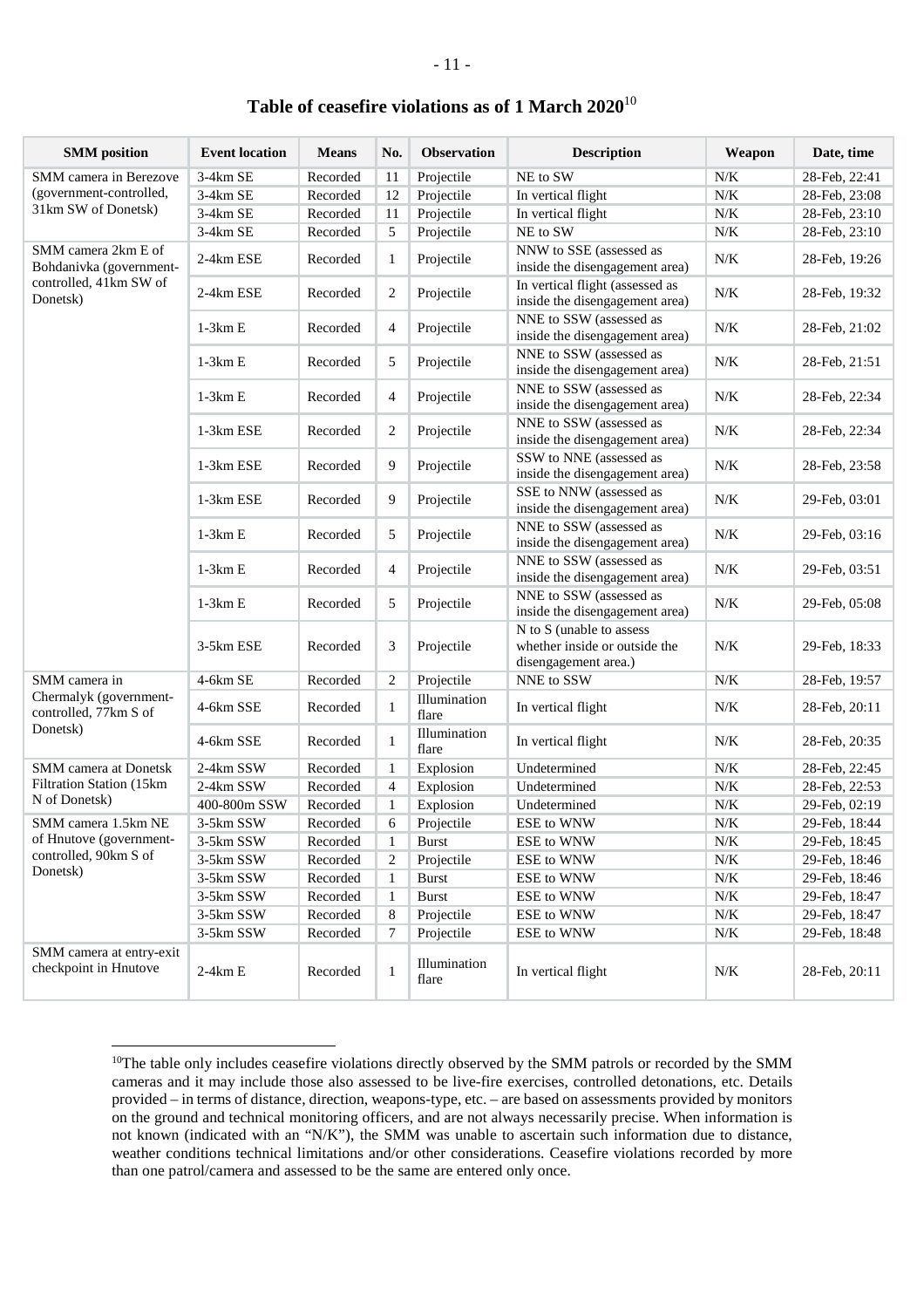| <b>SMM</b> position                                            | <b>Event location</b> | <b>Means</b> | No.            | <b>Observation</b> | <b>Description</b>                                        | Weapon     | Date, time                |
|----------------------------------------------------------------|-----------------------|--------------|----------------|--------------------|-----------------------------------------------------------|------------|---------------------------|
| (government-controlled,<br>84km S of Donetsk)                  | $2-4km E$             | Recorded     | 5              | Projectile         | $N$ to $S$                                                | $N/K$      | 29-Feb, 03:34             |
| SMM camera at entry-exit                                       | 1-2km NNE             | Recorded     | 35             | Projectile         | W to E                                                    | $N/K$      | 28-Feb, 21:36             |
| checkpoint in Marinka                                          | 1-2km NNE             | Recorded     | 50             | Projectile         | W to E                                                    | $N\!/\!K$  | 28-Feb, 21:37             |
| (government-controlled,                                        | 1-2km NNE             | Recorded     | 20             | Projectile         | W to E                                                    | $N\!/\!K$  | 28-Feb, 21:38             |
| 23km SW of Donetsk)                                            | $1-3km N$             | Recorded     | 1              | Projectile         | NW to SE                                                  | $N\!/\!K$  | 29-Feb, 17:41             |
|                                                                | $1-3km N$             | Recorded     | 1              | Projectile         | NW to SE                                                  | $N/K$      | 29-Feb, 17:44             |
|                                                                | $1-3km N$             | Recorded     | 1              | Projectile         | NW to SE                                                  | $N/K$      | 29-Feb, 17:46             |
|                                                                | $1-3km N$             | Recorded     | 2              | Projectile         | NW to SE                                                  | $N/K$      | 29-Feb, 17:47             |
| SMM camera at Oktiabr                                          | 2-4km WSW             | Recorded     | $\mathbf{1}$   | Projectile         | NW to SE                                                  | N/K        | 28-Feb, 22:08             |
| mine (non-government-<br>controlled, 9km NW of                 | 2-4km WSW             | Recorded     | 1              | Projectile         | $N$ to $S$                                                | $N/K$      | 28-Feb, 22:13             |
| Donetsk city centre)                                           | 2-4km NNE             | Recorded     | $\mathbf{1}$   | Explosion          | Undetermined                                              | N/K        | 28-Feb, 21:40             |
|                                                                | 2-4km NNE             | Recorded     | 3              | Explosion          | Undetermined                                              | N/K        | 28-Feb, 23:54             |
| SMM camera in Petrivske<br>(non-government-                    | $0.5-1.5km$ SSW       | Recorded     | 3              | Projectile         | E to W (assessed as inside the<br>disengagement area)     | N/K        | 25-Feb, 19:09             |
| controlled, 41km S of<br>Donetsk)                              | 0.5-1.5km SSW         | Recorded     | 1              | Projectile         | NE to SW (assessed as inside<br>the disengagement area)   | N/K        | 25-Feb, 19:38             |
|                                                                | 0.5-1.5km SSW         | Recorded     | 1              | Projectile         | E to W (assessed as inside the<br>disengagement area)     | N/K        | 25-Feb, 20:09             |
|                                                                | 0.5-1.5km SSW         | Recorded     | 3              | Projectile         | E to W (assessed as inside the<br>disengagement area)     | N/K        | 25-Feb, 20:47             |
|                                                                | 0.5-1.5km SSW         | Recorded     | 4              | Projectile         | E to W (assessed as inside the<br>disengagement area)     | N/K        | 25-Feb, 22:12             |
|                                                                | 0.5-1.5km SSW         | Recorded     | $\overline{4}$ | Projectile         | SE to NW (assessed as inside<br>the disengagement area)   | N/K        | 26-Feb, 02:01             |
|                                                                | 0.5-1.5km SSW         | Recorded     | 1              | Projectile         | SSE to NNW (assessed as<br>inside the disengagement area) | $N\!/\!K$  | 26-Feb, 02:32             |
|                                                                | $0.5-2km$ SSW         | Recorded     | 3              | Projectile         | SE to NW (assessed as inside<br>the disengagement area)   | N/K        | 26-Feb, 18:28             |
|                                                                | $0.5-1.5km$ SSW       | Recorded     | 1              | Projectile         | ESE to WNW (assessed as<br>inside the disengagement area) | N/K        | 26-Feb, 21:18             |
|                                                                | 0.5-1.5km SSW         | Recorded     | 2              | Projectile         | ESE to WNW (assessed as<br>inside the disengagement area) | $N\!/\!K$  | 26-Feb, 22:59             |
|                                                                | 0.5-1.5km SSW         | Recorded     | 1              | Projectile         | ESE to WNW (assessed as<br>inside the disengagement area) | $N/K$      | 26-Feb, 23:54             |
|                                                                | 0.5-1.5km SSW         | Recorded     | $\overline{4}$ | Projectile         | ESE to WNW (assessed as<br>inside the disengagement area) | $N\!/\!K$  | 27-Feb, 00:58             |
|                                                                | $0.5-1$ km SSW        | Recorded     | 1              | Projectile         | E to W (assessed as inside the<br>disengagement area)     | N/K        | 27-Feb, 20:11             |
|                                                                | $0.5-1km$ SSW         | Recorded     | 1              | Projectile         | N to S (assessed as inside the<br>disengagement area)     | N/K        | 27-Feb, 20:59             |
|                                                                | $0.5-1km$ SSW         | Recorded     | 2              | Projectile         | E to W (assessed as inside the<br>disengagement area)     | $N\!/\!K$  | 27-Feb, 21:00             |
| SE part of Avdiivka<br>(government-controlled,                 | 2-3km NNW             | Heard        | 10             | <b>Burst</b>       |                                                           | <b>HMG</b> | 29-Feb, 10:15             |
| 17km N of Donetsk)                                             | 2-3km NNW             | Heard        | 8              | <b>Burst</b>       |                                                           | <b>HMG</b> | 29-Feb, 10:17             |
| E part of Avdiivka<br>(government-controlled,                  | $3-5km S$             | Heard        | 1              | Explosion          | Undetermined                                              | N/K        | 29-Feb, 11:01             |
| 17km N of Donetsk)                                             | $3-5km S$             | Heard        | 1              | Explosion          | Undetermined                                              | N/K        | 29-Feb, 11:03             |
|                                                                | $3-5km S$             | Heard        | 1              | Explosion          | Undetermined                                              | N/K        | 29-Feb, 11:04             |
| Krasnohorivka<br>(government-controlled,<br>21km W of Donetsk) | 2-3km NNE             | Heard        | 3              | <b>Burst</b>       |                                                           | Small arms | 29-Feb, 09:20             |
| About 800m NW of<br>Vesele (non-government-                    | 1km NW                | Heard        | 3              | Explosion          | Undetermined                                              | N/K        | $29$ -Feb.<br>11:02-11:11 |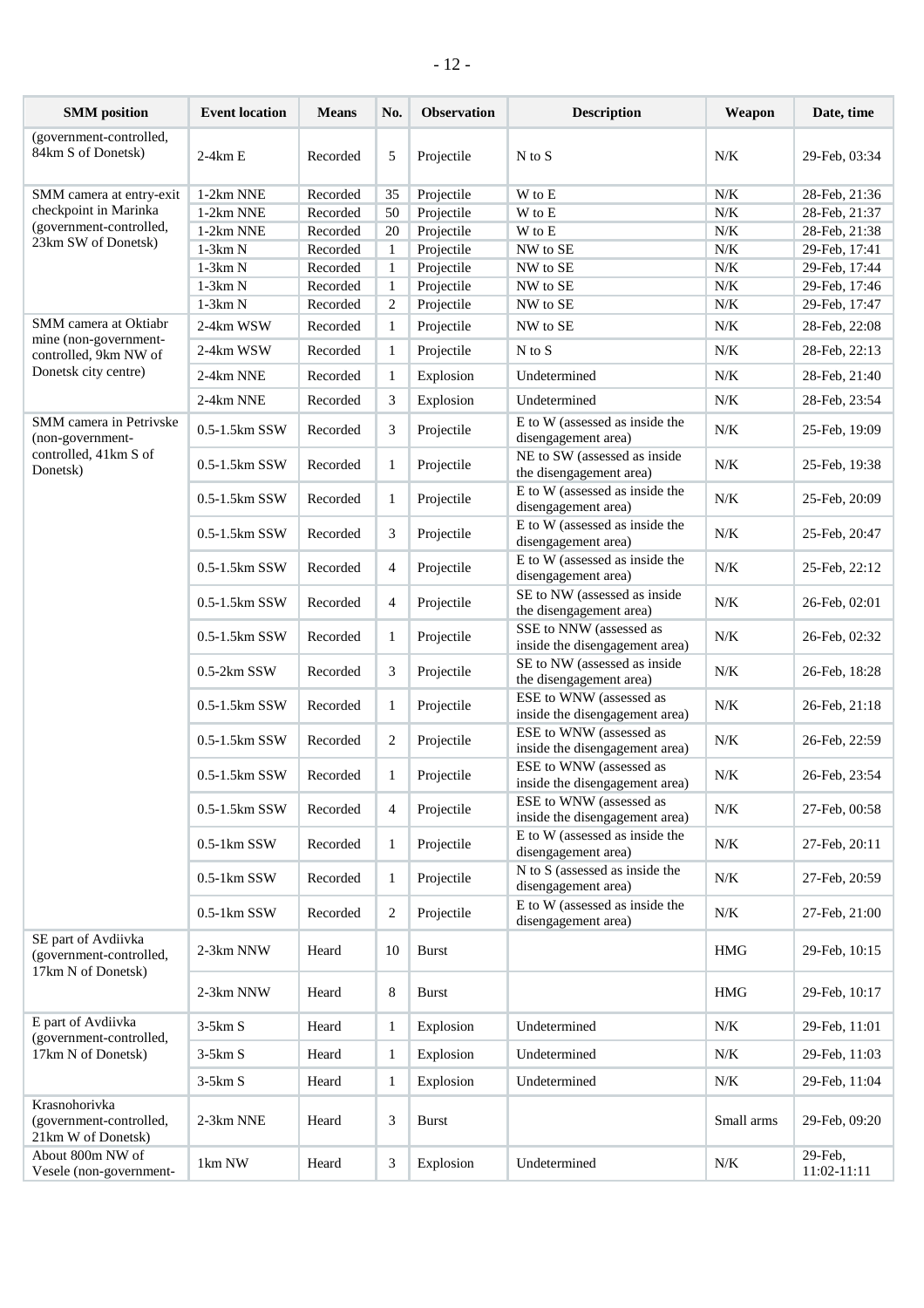| <b>SMM</b> position                                                                    | <b>Event location</b> | <b>Means</b>     | No.            | <b>Observation</b> | <b>Description</b>                                           | Weapon     | Date, time             |
|----------------------------------------------------------------------------------------|-----------------------|------------------|----------------|--------------------|--------------------------------------------------------------|------------|------------------------|
| controlled, 9km NW of<br>Donetsk                                                       |                       |                  |                |                    |                                                              |            |                        |
| NW part of<br>Novohryhorivka (non-<br>government-controlled,<br>61km NE of Donetsk)    | 4-5km NW              | Heard            | 1              | Explosion          | Undetermined                                                 | N/K        | 29-Feb, 08:53          |
| About 4km NW of                                                                        | 2-3km NW              | Heard            | 3              | <b>Burst</b>       |                                                              | <b>HMG</b> | 29-Feb, 13:15          |
| Debaltseve (non-                                                                       | 5-6km NW              | Heard            | 1              | Explosion          | Undetermined                                                 | N/K        | 29-Feb, 13:33          |
| government-controlled,                                                                 | 5-6km NW              | Heard            | 1              | Explosion          | Undetermined                                                 | N/K        | 29-Feb, 13:35          |
| 58km NE of Donetsk)                                                                    | 5km NW                | Heard            | 1              | Explosion          | Undetermined                                                 | N/K        | 29-Feb, 13:37          |
|                                                                                        | 5-6km N               | Heard            | 1              | Explosion          | Undetermined                                                 | N/K        | 29-Feb, 13:42          |
|                                                                                        | $2-3km N$             | Heard            | 2              | Shot               |                                                              | Small arms | 29-Feb, 13:48          |
|                                                                                        | $2-3km N$             | Heard            | 1              | Explosion          | Undetermined                                                 | $N/K$      | 29-Feb, 13:55          |
|                                                                                        | 5-6km N               | Heard            | 3              | Explosion          | Undetermined                                                 | N/K        | 29-Feb, 14:16          |
|                                                                                        | 5-6km N               | Heard            | $\overline{c}$ | Explosion          | Undetermined                                                 | N/K        | 29-Feb, 14:30          |
| Entry-exit checkpoint in<br>Marinka (government-<br>controlled, 23km SW of<br>Donetsk) | 2-3km ESE             | Heard and<br>saw | $\mathbf{2}$   | Explosion          | Impact                                                       | N/K        | 29-Feb, 15:21          |
| SW of Orlivske<br>(government-controlled,                                              | 3-4km NE              | Heard            | 150            | <b>Burst</b>       |                                                              | <b>HMG</b> | 29-Feb.<br>11:29-11:42 |
| 82km S of Donetsk)                                                                     | 3-4km NE              | Heard            | 5              | Explosion          | Undetermined                                                 | N/K        | 29-Feb.<br>11:29-11:42 |
|                                                                                        | 3-4km NE              | Heard            | 102            | Shot               |                                                              | Small arms | 29-Feb,<br>11:43-12:00 |
| 4.5km NW of<br>Novobakhmutivka<br>(government-controlled,<br>28km N of Donetsk)        | 5km ESE               | Heard            | 26             | Explosion          | Undetermined                                                 | N/K        | 29-Feb.<br>09:51-10:01 |
| Svitlodarsk (government-                                                               | $2-3km S$             | Heard            | 3              | <b>Burst</b>       |                                                              | Small arms | 28-Feb, 19:55          |
| controlled, 57km NE of                                                                 | 4-6km S               | Heard            | 1              | Explosion          | Undetermined                                                 | N/K        | 28-Feb, 21:43          |
| Donetsk)                                                                               | $1-2km S$             | Heard            | 13             | Burst              |                                                              | Small arms | 28-Feb,<br>22:44-22:45 |
| Horlivka (non-<br>government-controlled,<br>39km NE of Donetsk)                        | 5-7km SW              | Heard            | 1              | Explosion          | Undetermined                                                 | N/K        | 28-Feb, 19:36          |
| SMM camera in<br>Kriakivka (government-                                                | 3-5km SSW             | Recorded         | 1              | Projectile         | <b>ESE</b> to WNW                                            | $N/K$      | 29-Feb, 04:02          |
| controlled, 38km NW of<br>Luhansk)                                                     | 3-5km SW              | Recorded         | 3              | Projectile         | <b>ESE to WNW</b>                                            | N/K        | 29-Feb, 05:04          |
|                                                                                        | 3-5km SW              | Recorded         | 2              | Projectile         | ESE to WNW                                                   | N/K        | 29-Feb, 05:05          |
| SMM camera on N edge<br>of Popasna (government-<br>controlled, 69km W of<br>Luhansk)   | 4-6km ESE             | Recorded         | $\mathbf{1}$   | Explosion          | Undetermined                                                 | N/K        | 28-Feb, 23:56          |
| SMM camera in Zolote<br>(government-controlled,                                        | $1-2km E$             | Recorded         | 1              | Projectile         | N to S (assessed as outside the<br>disengagement area)       | N/K        | 28-Feb, 21:11          |
| 60km W of Luhansk)                                                                     | $1-2km E$             | Recorded         | 4              | Projectile         | N to S (assessed as outside the<br>disengagement area)       | $N\!/\!K$  | 28-Feb, 21:54          |
|                                                                                        | $1-2km E$             | Recorded         | 1              | Explosion          | Undetermined (assessed as<br>outside the disengagement area) | N/K        | 28-Feb, 21:54          |
|                                                                                        | $1-2km E$             | Recorded         | 3              | Explosion          | Undetermined (assessed as<br>outside the disengagement area) | $N\!/\!K$  | 28-Feb, 21:55          |
|                                                                                        | $1-2km E$             | Recorded         | 6              | Projectile         | N to S (assessed as outside the<br>disengagement area)       | $N\!/\!K$  | 28-Feb, 21:55          |
|                                                                                        | $1-2km E$             | Recorded         | 5              | Projectile         | N to S (assessed as outside the<br>disengagement area)       | N/K        | 28-Feb, 21:56          |
|                                                                                        | $1-2km E$             | Recorded         | 7              | Projectile         | N to S (assessed as outside the<br>disengagement area)       | $N\!/\!K$  | 28-Feb, 21:57          |
|                                                                                        | $1-2km E$             | Recorded         | 4              | Projectile         | N to S (assessed as outside the<br>disengagement area)       | $N/K$      | 28-Feb, 21:58          |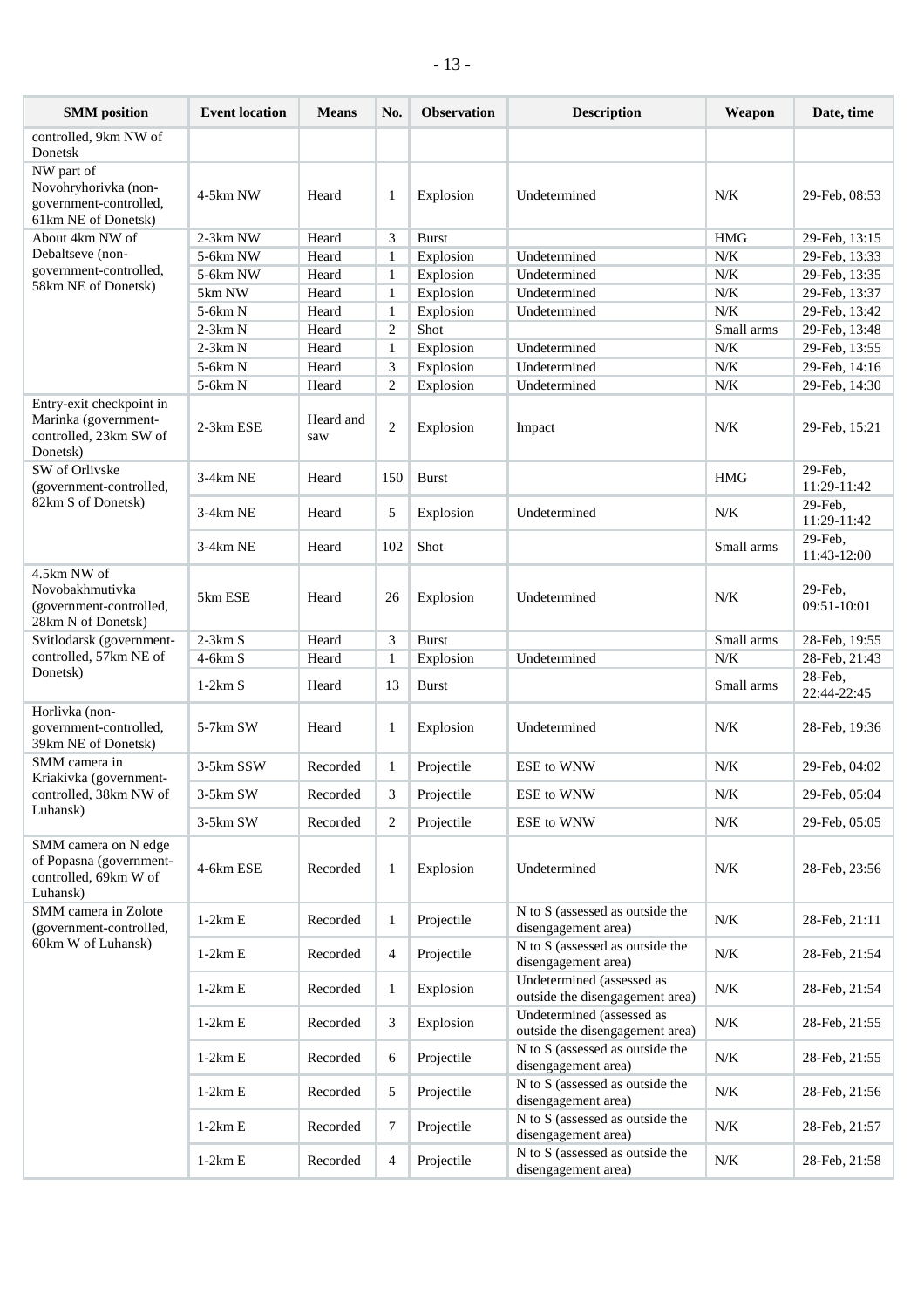|--|--|--|

| <b>SMM</b> position                                                                   | <b>Event location</b> | <b>Means</b> | No. | <b>Observation</b> | <b>Description</b>                                                 | Weapon     | Date, time                |
|---------------------------------------------------------------------------------------|-----------------------|--------------|-----|--------------------|--------------------------------------------------------------------|------------|---------------------------|
|                                                                                       | $1-2km E$             | Recorded     | 1   | Projectile         | N to S (assessed as outside the<br>disengagement area)             | N/K        | 28-Feb, 22:01             |
|                                                                                       | $1-2km E$             | Recorded     | 1   | Explosion          | Assessed as outside the<br>disengagement area                      | N/K        | 28-Feb, 22:01             |
|                                                                                       | 1-2km ENE             | Recorded     | 1   | Explosion          | Assessed as outside the<br>disengagement area                      | N/K        | 28-Feb, 22:01             |
|                                                                                       | $1-2km E$             | Recorded     | 1   | Explosion          | Undetermined(assessed as<br>outside the disengagement area)        | N/K        | 28-Feb, 22:02             |
|                                                                                       | $1-2km E$             | Recorded     | 3   | Projectile         | N to S (assessed as outside the<br>disengagement area)             | N/K        | 28-Feb, 22:02             |
|                                                                                       | $1-2km E$             | Recorded     | 2   | Explosion          | Undetermined (assessed as<br>outside the disengagement area)       | $N/K$      | 28-Feb, 22:43             |
|                                                                                       | $1-2km E$             | Recorded     | 1   | <b>Burst</b>       | In vertical flight (assessed as<br>outside the disengagement area) | N/K        | 28-Feb, 22:43             |
|                                                                                       | $3-5km E$             | Recorded     | 1   | Explosion          | Undetermined(assessed as<br>outside the disengagement area)        | $N\!/\!K$  | 29-Feb, 18:00             |
| N edge of Popasna<br>(government-controlled,<br>69km W of Luhansk)                    | $4-8km E$             | Heard        | 40  | Explosion          | Undetermined (assessed as<br>outside the disengagement area)       | N/K        | 29-Feb,<br>06:15-06:26    |
| Holubivske (non-<br>government-controlled,<br>51km W of Luhansk)                      | $4-6km$ W             | Heard        | 1   | <b>Burst</b>       |                                                                    | <b>HMG</b> | $29$ -Feb.<br>10:19-10:20 |
| Sentianivka (formerly<br>Frunze, non-government-<br>controlled, 44km W of<br>Luhansk) | $6-8km N$             | Heard        | 6   | Explosion          | Undetermined                                                       | N/K        | 29-Feb.<br>11:15-11:16    |
| W edge of Berezivske<br>(non-government-<br>controlled, 53km NW of                    | 3-5km ESE             | Heard        | 5   | Shot               |                                                                    | Small arms | 29-Feb, 12:10             |
| Luhansk)                                                                              | $2-3km N$             | Heard        | 1   | Shot               |                                                                    | Small arms | 29-Feb, 12:16             |
| NE edge of Katerynivka<br>(government-controlled,<br>64km W of Luhansk)               | 5-10km E              | Heard        | 3   | Explosion          | Undetermined                                                       | N/K        | 29-Feb, 13:11             |
| S edge of disengagement<br>area near Zolote (60km<br>west of Luhansk)                 | 3-5km NNE             | Heard        | 7   | Explosion          | Undetermined (assessed as<br>outside the disengagement area)       | N/K        | 29-Feb,<br>13:48-14:00    |
| SMM camera in Avdiivka<br>(government-controlled,<br>17km N of Donetsk)               | 4-6km SE              | Recorded     | 1   | Explosion          | Undetermined                                                       | N/K        | 1-Mar, 02:34              |
| SMM camera in Berezove<br>(government-controlled,<br>31km SW of Donetsk)              | 2-4km ESE             | Recorded     | 3   | Projectile         | WSW to ENE                                                         | N/K        | 29-Feb, 22:12             |
|                                                                                       | 2-4km ESE             | Recorded     | 3   | Projectile         | WSW to ENE                                                         | N/K        | 1-Mar, 00:32              |
| SMM camera 2km E of<br>Bohdanivka (government-                                        | 1-3km ESE             | Recorded     | 6   | Projectile         | SSW to NNE (assessed as<br>inside the disengagement area)          | N/K        | 29-Feb, 20:10             |
| controlled, 41km SW of<br>Donetsk)                                                    | $1-3km E$             | Recorded     | 1   | Projectile         | NNE to SSW (assessed as<br>inside the disengagement area)          | N/K        | 29-Feb, 20:19             |
| SMM camera in<br>Chermalyk (government-<br>controlled, 77km S of                      | 2-4km SSE             | Recorded     | 1   | Projectile         | NE to SW                                                           | $N\!/\!K$  | 1-Mar, 04:12              |
| Donetsk)                                                                              | 2-4km SSE             | Recorded     | 1   | Projectile         | In vertical flight                                                 | N/K        | 1-Mar, 04:12              |
| SMM camera at Donetsk<br>Filtration Station (15km<br>N of Donetsk)                    | 300-700m SSW          | Recorded     | 1   | Explosion          | Undetermined                                                       | $N\!/\!K$  | 29-Feb, 21:37             |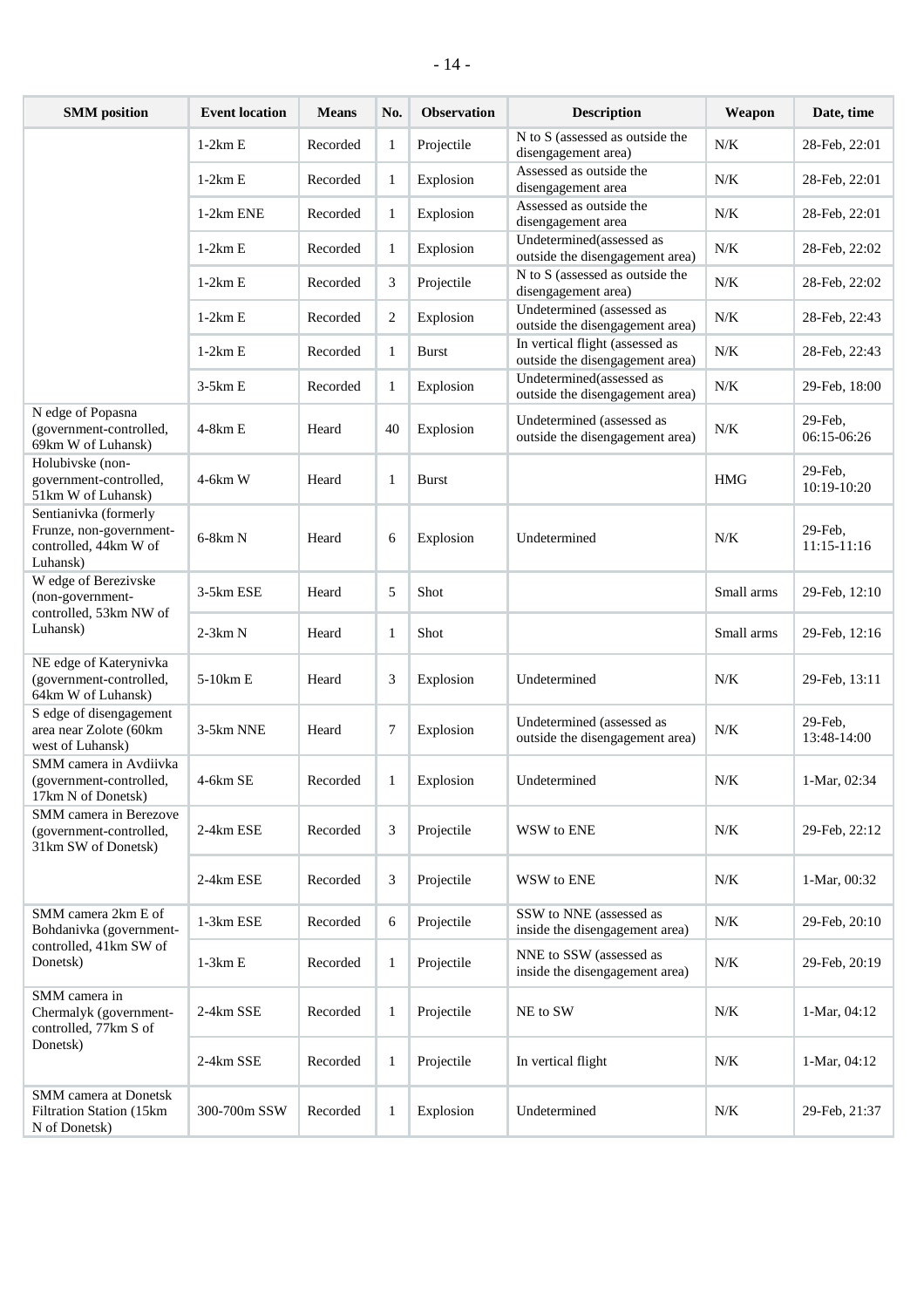| <b>SMM</b> position                                                                                | <b>Event location</b> | <b>Means</b> | No.          | Observation  | <b>Description</b>                               | Weapon    | Date, time    |
|----------------------------------------------------------------------------------------------------|-----------------------|--------------|--------------|--------------|--------------------------------------------------|-----------|---------------|
| SMM camera at entry-exit<br>checkpoint in Hnutove<br>(government-controlled,<br>84km S of Donetsk) | $1-3km E$             | Recorded     | $\mathbf{1}$ | Projectile   | $N$ to $S$                                       | N/K       | 1-Mar, 01:42  |
|                                                                                                    | $1-3km E$             | Recorded     | 2            | Projectile   | $N$ to $S$                                       | N/K       | 1-Mar, 01:43  |
| SMM camera in<br>Krasnohorivka                                                                     | $3-5km$ SE            | Recorded     | 10           | Explosion    | Airburst                                         | $N/K$     | 29-Feb, 21:25 |
| (government-controlled,<br>21km W of Donetsk)                                                      | $3-5km$ SE            | Recorded     | 2            | Explosion    | Airburst                                         | N/K       | 29-Feb, 21:26 |
|                                                                                                    | 3-5km SE              | Recorded     | 2            | Explosion    | Airburst                                         | N/K       | 29-Feb, 21:27 |
|                                                                                                    | 3-5km SE              | Recorded     | 1            | Explosion    | Airburst                                         | N/K       | 29-Feb, 21:28 |
| SMM camera at Oktiabr                                                                              | 1-3km WSW             | Recorded     | 1            | Explosion    | Undetermined                                     | N/K       | 29-Feb, 20:41 |
| mine (non-government-                                                                              | 1-3km WSW             | Recorded     | $\mathbf{1}$ | Explosion    | Undetermined                                     | N/K       | 29-Feb, 20:43 |
| controlled, 9km NW of                                                                              | 1-3km WSW             | Recorded     | $\mathbf{1}$ | Projectile   | NNE to SSW                                       | N/K       | 29-Feb, 21:12 |
| Donetsk city centre)                                                                               | 1-3km WSW             | Recorded     | $\mathbf{1}$ | Muzzle flash |                                                  | $N/K$     | 29-Feb, 21:15 |
|                                                                                                    | 1-3km WSW             | Recorded     | 1            | Projectile   | NNE to SSW (subsequent to the<br>previous event) | $N/K$     | 29-Feb, 21:15 |
|                                                                                                    | $1-3km$ W             | Recorded     | 1            | Projectile   | S to N                                           | N/K       | 29-Feb, 21:16 |
|                                                                                                    | 1-3km WSW             | Recorded     | 1            | Explosion    | Undetermined                                     | N/K       | 29-Feb, 21:16 |
|                                                                                                    | 1-3km WSW             | Recorded     | 1            | Projectile   | SSE to NNW                                       | N/K       | 29-Feb, 21:17 |
|                                                                                                    | 1-3km WSW             | Recorded     | $\mathbf{1}$ | Projectile   | NE to SW                                         | $N\!/\!K$ | 29-Feb, 21:17 |
|                                                                                                    | 1-3km WSW             | Recorded     | 3            | Explosion    | Undetermined                                     | $N/K$     | 29-Feb, 21:17 |
|                                                                                                    | 1-3km WSW             | Recorded     | 3            | Explosion    | Undetermined                                     | N/K       | 29-Feb, 21:18 |
|                                                                                                    |                       |              |              |              |                                                  | $N/K$     |               |
|                                                                                                    | 1-3km WSW             | Recorded     | 6            | Explosion    | Undetermined                                     |           | 29-Feb, 21:19 |
|                                                                                                    | 1-3km WSW             | Recorded     | 2            | Explosion    | Undetermined                                     | $N/K$     | 29-Feb, 21:20 |
|                                                                                                    | 1-3km WSW             | Recorded     | 1            | Explosion    | Undetermined                                     | N/K       | 29-Feb, 21:22 |
|                                                                                                    | $1-3km$ W             | Recorded     | 1            | Projectile   | SSE to NNW                                       | $N/K$     | 29-Feb, 21:23 |
|                                                                                                    | 1-3km WSW             | Recorded     | 2            | Explosion    | Undetermined                                     | $N/K$     | 29-Feb, 21:24 |
|                                                                                                    | $1-3km$ W             | Recorded     | 1            | Projectile   | S to N                                           | $N\!/\!K$ | 29-Feb, 21:24 |
|                                                                                                    | 1-3km WSW             | Recorded     | 1            | Explosion    | Undetermined                                     | $N\!/\!K$ | 29-Feb, 21:25 |
|                                                                                                    | 1-3km WSW             | Recorded     | 3            | Muzzle flash |                                                  | $N/K$     | 29-Feb, 21:25 |
|                                                                                                    | 1-3km WSW             | Recorded     | 1            | Projectile   | NNW to SSE                                       | $N/K$     | 29-Feb, 21:25 |
|                                                                                                    | 1-3km WSW             | Recorded     | 2            | Explosion    | Undetermined                                     | N/K       | 29-Feb, 21:26 |
|                                                                                                    | 1-3km WSW             | Recorded     | 3            | Muzzle flash |                                                  | $N\!/\!K$ | 29-Feb, 21:27 |
|                                                                                                    | $1-3km$ W             | Recorded     | 2            | Projectile   | SSE to NNW                                       | $N\!/\!K$ | 29-Feb, 21:27 |
|                                                                                                    | 1-3km WNW             | Recorded     | 1            | Explosion    | Impact (subsequent to the<br>previous event)     | $N\!/\!K$ | 29-Feb, 21:27 |
|                                                                                                    | 1-3km WSW             | Recorded     | 4            | Muzzle flash |                                                  | N/K       | 29-Feb, 21:28 |
|                                                                                                    | $1-3km$ W             | Recorded     | 1            | Projectile   | SSE to NNW                                       | $N\!/\!K$ | 29-Feb, 21:28 |
|                                                                                                    | 1-3km WSW             | Recorded     | 2            | Explosion    | Undetermined                                     | $N\!/\!K$ | 29-Feb, 21:29 |
|                                                                                                    | 1-3km WNW             | Recorded     | 1            | Projectile   | NNE to SSW                                       | $N\!/\!K$ | 29-Feb, 21:33 |
|                                                                                                    | 1-3km WNW             | Recorded     | 1            | Projectile   | S to N                                           | $N\!/\!K$ | 29-Feb, 21:37 |
|                                                                                                    | 1-3km WSW             | Recorded     | 1            | Muzzle flash |                                                  | $N\!/\!K$ | 29-Feb, 21:55 |
|                                                                                                    | 1-3km WSW             | Recorded     | $\mathbf{1}$ | Projectile   | NNW to SSE (subsequent to the<br>previous event) | $N\!/\!K$ | 29-Feb, 21:55 |
|                                                                                                    | 1-3km WSW             | Recorded     | 1            | Projectile   | $\mathbf N$ to $\mathbf S$                       | $N\!/\!K$ | 29-Feb, 22:01 |
|                                                                                                    | 1-3km WSW             | Recorded     | 1            | Explosion    | Undetermined                                     | $N\!/\!K$ | 29-Feb, 22:10 |
|                                                                                                    | 1-3km WSW             | Recorded     | 5            | Explosion    | Undetermined                                     | $N\!/\!K$ | 29-Feb, 22:11 |
|                                                                                                    | 1-3km WSW             | Recorded     | 2            | Explosion    | Undetermined                                     | $N\!/\!K$ | 29-Feb, 22:14 |
|                                                                                                    | 1-3km WSW             | Recorded     |              | Projectile   | NE to SW                                         | $N\!/\!K$ | 29-Feb, 22:16 |
|                                                                                                    |                       |              | 1            |              |                                                  |           |               |
|                                                                                                    | 1-3km WSW             | Recorded     | 2            | Explosion    | Undetermined                                     | $N\!/\!K$ | 29-Feb, 23:24 |
|                                                                                                    | $1-3km$ W             | Recorded     | 2            | Projectile   | SSE to NNW                                       | $N\!/\!K$ | 1-Mar, 00:05  |
|                                                                                                    | 1-3km WNW             | Recorded     | 1            | Projectile   | SSE to NNW                                       | $N\!/\!K$ | 1-Mar, 00:07  |
|                                                                                                    | $1-3km$ W             | Recorded     | 6            | Projectile   | SSE to NNW                                       | $N\!/\!K$ | 1-Mar, 00:07  |
|                                                                                                    | $1-3km$ W             | Recorded     | 10           | Projectile   | SSE to NNW                                       | $N\!/\!K$ | 1-Mar, 00:08  |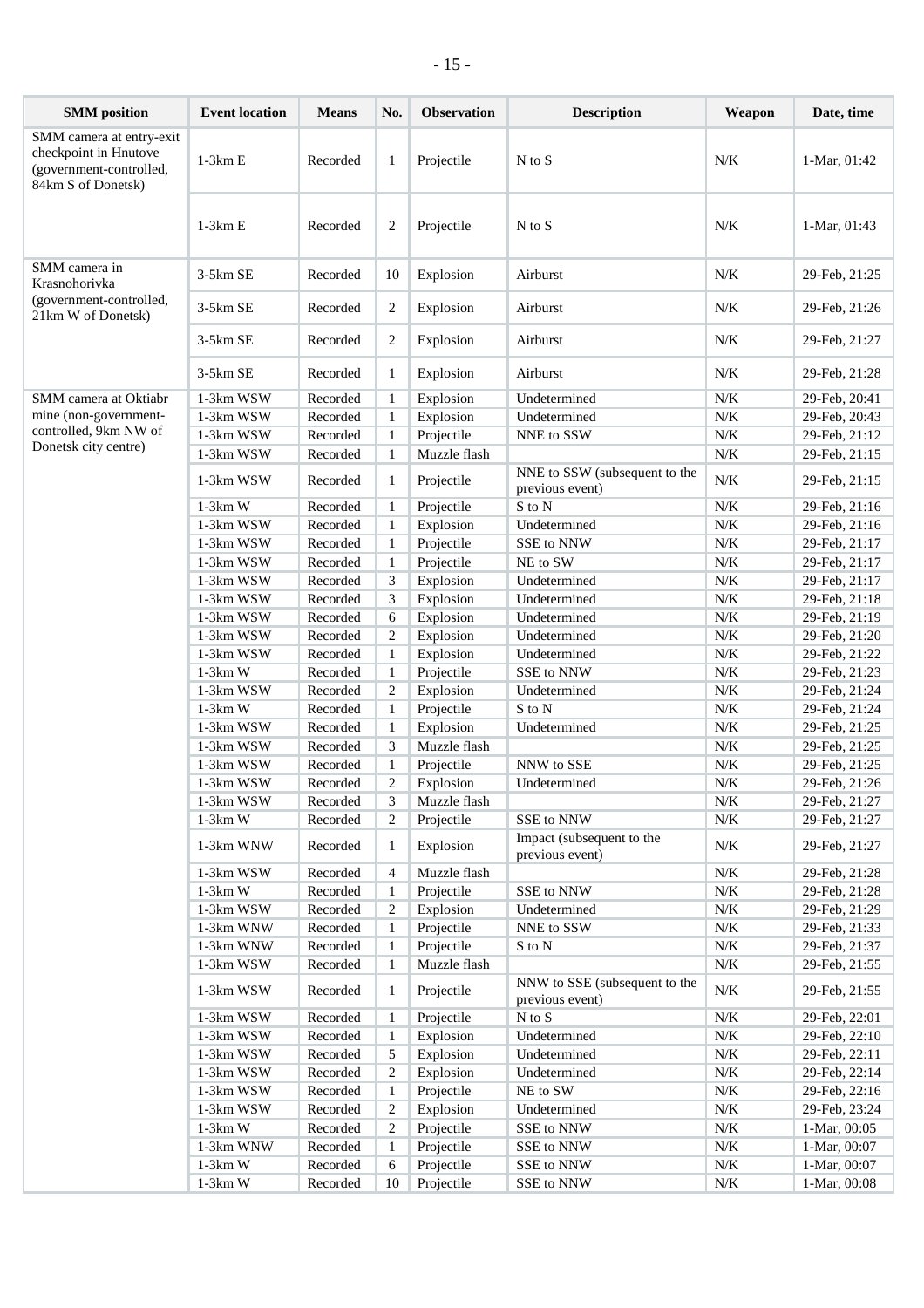## - 16 -

| <b>SMM</b> position    | <b>Event location</b> | <b>Means</b> | No.            | <b>Observation</b>    | <b>Description</b>         | Weapon    | Date, time    |
|------------------------|-----------------------|--------------|----------------|-----------------------|----------------------------|-----------|---------------|
|                        | $1-3km$ W             | Recorded     | 2              | Projectile            | SSE to NNW                 | N/K       | 1-Mar, 00:11  |
|                        | 1-3km WSW             | Recorded     | $\mathbf{1}$   | Projectile            | NE to SW                   | $N\!/\!K$ | 1-Mar, 00:14  |
|                        | 2-4km NE              | Recorded     | $\mathbf{1}$   | Explosion             | Undetermined               | $N\!/\!K$ | 29-Feb, 20:51 |
|                        | 2-4km NE              | Recorded     | 5              | Projectile            | W to E                     | $N\!/\!K$ | 1-Mar, 01:35  |
|                        | 3-5km NNE             | Recorded     | 1              | Explosion             | Undetermined               | N/K       | 1-Mar, 18:47  |
| SMM camera 1km SW of   | 2-4km NNE             | Recorded     | $\overline{4}$ | Projectile            | In vertical flight         | $N\!/\!K$ | 29-Feb, 19:04 |
| Shyrokyne (government- | 4-6km N               | Recorded     | 1              | Projectile            | ESE to WNW                 | N/K       | 29-Feb, 21:01 |
| controlled, 100km S of | 4-6km N               | Recorded     | 1              | Explosion             | Undetermined               | N/K       | 29-Feb, 21:02 |
| Donetsk)               | $4-6km N$             | Recorded     | 2              | Explosion             | Undetermined               | $N\!/\!K$ | 29-Feb, 21:04 |
|                        | 4-6km N               | Recorded     | 1              | Explosion             | Undetermined               | $N\!/\!K$ | 29-Feb, 21:15 |
|                        | 4-6km N               | Recorded     | 1              | Explosion             | Undetermined               | $N/K$     | 29-Feb, 21:22 |
|                        | 4-6km N               | Recorded     | $\overline{2}$ | Projectile            | ESE to WNW                 | $N\!/\!K$ | 29-Feb, 21:28 |
|                        | 4-6km N               | Recorded     | 1              | Projectile            | E to W                     | $N\!/\!K$ | 29-Feb, 21:31 |
|                        | 4-6km N               | Recorded     | 7              | Projectile            | ESE to WNW                 | $N\!/\!K$ | 29-Feb, 22:17 |
|                        | 4-6km N               | Recorded     | 1              | Explosion             | Undetermined               | $N\!/\!K$ | 29-Feb, 22:20 |
|                        | $4-6km N$             | Recorded     | 1              | Projectile            | E to W                     | $N\!/\!K$ | 29-Feb, 22:37 |
|                        | $4-6km N$             | Recorded     | 1              | Explosion             | Undetermined               | $N\!/\!K$ | 29-Feb, 22:43 |
|                        | $6-8km N$             | Recorded     | 1              | Illumination<br>flare | In vertical flight         | N/K       | 29-Feb, 23:07 |
|                        | 6-8km N               | Recorded     | 1              | Explosion             | Undetermined               | $N\!/\!K$ | 29-Feb, 23:07 |
|                        | $4-6km N$             | Recorded     | 1              | Projectile            | SW to NE                   | $N\!/\!K$ | 29-Feb, 23:13 |
|                        | 4-6km N               | Recorded     | 3              | Projectile            | E to W                     | $N/K$     | 1-Mar, 02:43  |
|                        | 4-6km N               | Recorded     | $\overline{2}$ | Projectile            | E to W                     | $N\!/\!K$ | 1-Mar, 02:44  |
|                        | 4-6km N               | Recorded     | 8              | Projectile            | E to W                     | $N\!/\!K$ | 1-Mar, 02:45  |
|                        | $4-6km N$             | Recorded     | 3              | Projectile            | E to W                     | $N/K$     | 1-Mar, 02:46  |
|                        | $4-6km N$             | Recorded     | 3              | Projectile            | E to W                     | $N/K$     | 1-Mar, 02:47  |
|                        | $4-6km N$             | Recorded     | 1              | Projectile            | E to W                     | $N/K$     | 1-Mar, 02:48  |
|                        | 4-6km N               | Recorded     | 1              | Explosion             | Undetermined               | $N/K$     | 1-Mar, 02:48  |
|                        | $4-6km N$             | Recorded     | 5              | Projectile            | E to W                     | $N/K$     | 1-Mar, 02:50  |
|                        | 4-6km N               | Recorded     | 3              | Projectile            | E to W                     | N/K       | 1-Mar, 02:51  |
|                        | $4-6km N$             | Recorded     | 6              | Projectile            | E to W                     | $N/K$     | 1-Mar, 02:52  |
|                        | 4-6km N               | Recorded     | $\mathbf{1}$   | Projectile            | E to W                     | $N/K$     | 1-Mar, 02:57  |
|                        | 4-6km N               | Recorded     | $\mathbf{1}$   | Projectile            | E to W                     | $N/K$     | 1-Mar, 02:58  |
|                        | 4-6km N               | Recorded     | 5              | Projectile            | E to W                     | $N\!/\!K$ | 1-Mar, 03:09  |
|                        | 4-6km N               | Recorded     | $\overline{2}$ | Explosion             | Undetermined               | $N/K$     | 1-Mar, 03:17  |
|                        | $4-6km N$             | Recorded     | 3              | Projectile            | E to W                     | N/K       | 1-Mar, 04:05  |
|                        | 4-6km N               | Recorded     | 3              | Projectile            | $\mathbf E$ to $\mathbf W$ | $N\!/\!K$ | 1-Mar, 04:06  |
|                        | 4-6km N               | Recorded     | 7              | Projectile            | $\mathbf E$ to $\mathbf W$ | $N\!/\!K$ | 1-Mar, 04:07  |
|                        | 4-6km N               | Recorded     | 1              | Explosion             | Undetermined               | $N\!/\!K$ | 1-Mar, 04:08  |
|                        | 4-6km N               | Recorded     | 5              | Projectile            | E to W                     | $N\!/\!K$ | 1-Mar, 04:08  |
|                        | 4-6km N               | Recorded     | 6              | Projectile            | $\mathbf E$ to $\mathbf W$ | $N\!/\!K$ | 1-Mar, 04:09  |
|                        | 4-6km N               | Recorded     | 7              | Projectile            | E to W                     | $N\!/\!K$ | 1-Mar, 04:10  |
|                        | 4-6km N               | Recorded     | 14             | Projectile            | E to W                     | $N\!/\!K$ | 1-Mar, 04:11  |
|                        | 4-6km N               | Recorded     | 5              | Projectile            | E to W                     | $N\!/\!K$ | 1-Mar, 04:12  |
|                        | 4-6km N               | Recorded     | 2              | Explosion             | Undetermined               | $N\!/\!K$ | 1-Mar, 04:13  |
|                        | 4-6km N               | Recorded     | 4              | Projectile            | E to W                     | $N\!/\!K$ | 1-Mar, 04:14  |
|                        | 4-6km N               | Recorded     | 2              | Projectile            | E to W                     | $N\!/\!K$ | 1-Mar, 04:17  |
|                        | 4-6km N               | Recorded     | 2              | Explosion             | Undetermined               | $N\!/\!K$ | 1-Mar, 04:19  |
|                        | 4-6km N               | Recorded     | 33             | Projectile            | E to W                     | $N\!/\!K$ | 1-Mar, 04:39  |
|                        | 4-6km N               | Recorded     | 5              | Projectile            | E to W                     | $N\!/\!K$ | 1-Mar, 04:40  |
|                        | 4-6km N               | Recorded     | 6              | Projectile            | In vertical flight         | $N\!/\!K$ | 1-Mar, 04:43  |
|                        | 4-6km N               | Recorded     | 1              | Projectile            | In vertical flight         | $N\!/\!K$ | 1-Mar, 04:44  |
|                        | 4-6km N               | Recorded     | 1              | Explosion             | Undetermined               | $N\!/\!K$ | 1-Mar, 17:58  |
|                        | 4-6km N               | Recorded     | 1              | Explosion             | Undetermined               | $N\!/\!K$ | 1-Mar, 18:02  |
|                        | 4-6km N               | Recorded     | 1              | Projectile            | In vertical flight         | $N\!/\!K$ | 1-Mar, 18:10  |
|                        | 4-6km N               | Recorded     | 1              | Explosion             | Undetermined               | $N\!/\!K$ | 1-Mar, 18:13  |
|                        | 4-6km N               | Recorded     | 1              | Projectile            | WSW to ENE                 | $N\!/\!K$ | 1-Mar, 18:49  |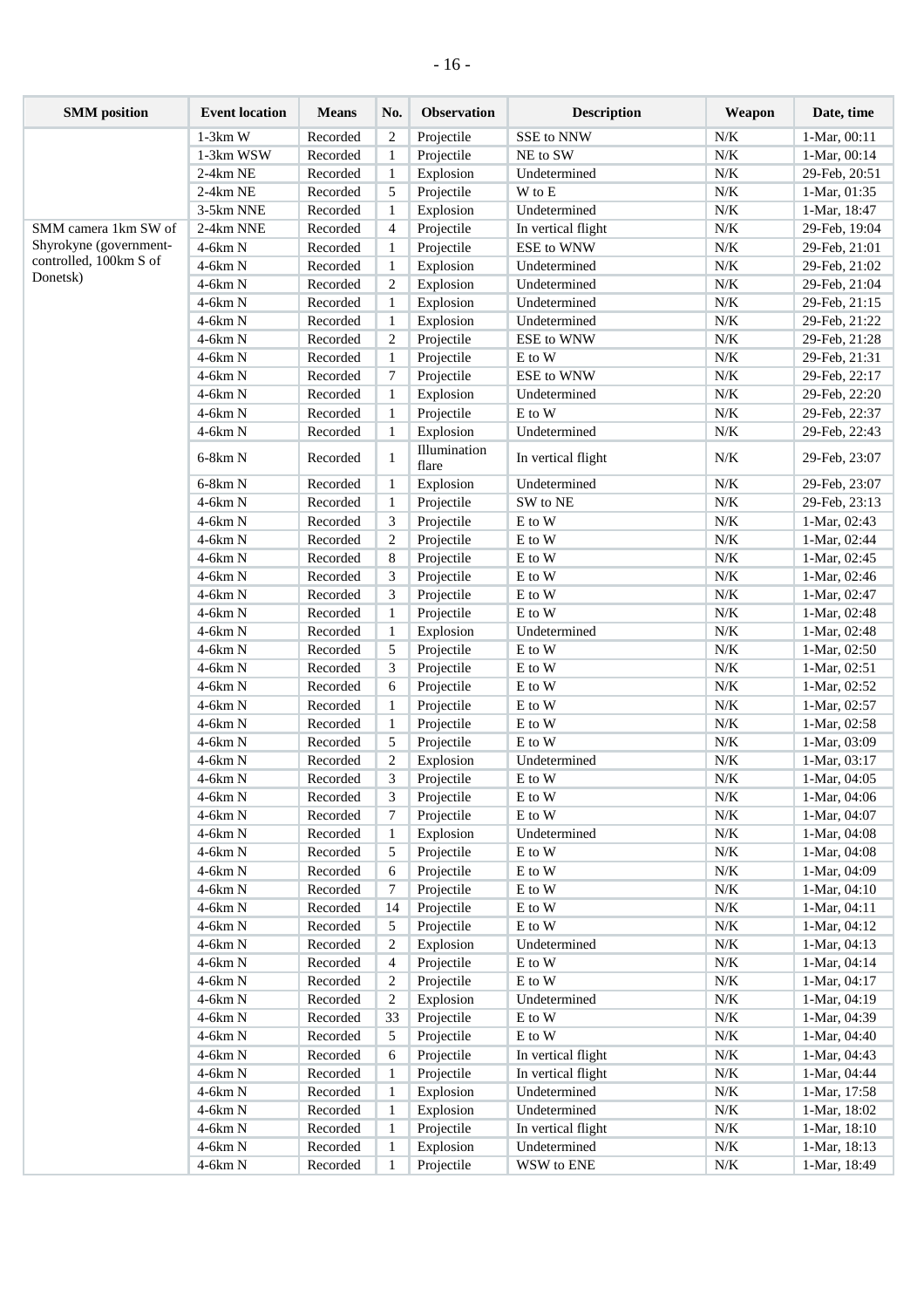| <b>SMM</b> position                                                                     | <b>Event location</b>        | <b>Means</b> | No.            | <b>Observation</b> | <b>Description</b>                                                             | Weapon     | Date, time             |
|-----------------------------------------------------------------------------------------|------------------------------|--------------|----------------|--------------------|--------------------------------------------------------------------------------|------------|------------------------|
|                                                                                         | $4-6km N$                    | Recorded     | 1              | Explosion          | Undetermined (subsequent to<br>previous event)                                 | N/K        | 1-Mar, 18:49           |
|                                                                                         | $4-6km N$                    | Recorded     | $\mathbf{1}$   | Projectile         | WSW to ENE                                                                     | N/K        | 1-Mar, 18:50           |
|                                                                                         | $4-6km N$                    | Recorded     | $\mathbf{2}$   | Projectile         | WSW to ENE                                                                     | N/K        | 1-Mar, 18:54           |
|                                                                                         | $4-6km N$                    | Recorded     | 2              | Explosion          | Undetermined (subsequent to<br>previous event)                                 | N/K        | 1-Mar, 18:54           |
|                                                                                         | $4-6km N$                    | Recorded     | 2              | Projectile         | WSW to ENE                                                                     | N/K        | 1-Mar, 18:57           |
|                                                                                         | $4-6km N$                    | Recorded     | 1              | Projectile         | WSW to ENE                                                                     | N/K        | 1-Mar, 18:58           |
|                                                                                         | $4-6km N$                    | Recorded     | 11             | Projectile         | <b>ESE</b> to WNW                                                              | N/K        | 1-Mar, 18:59           |
| About 1km NW of the<br>railway station in<br>Yasynuvata (non-<br>government-controlled, | $2-3km$ SW                   | Heard        | $\overline{2}$ | Shot               |                                                                                | Small arms | 1-Mar, 09:30           |
| 16km NE of Donetsk)                                                                     | $2-3km$ SW                   | Heard        | 1              | Shot               |                                                                                | Small arms | 1-Mar, 09:32           |
| SE part of Avdiivka<br>(government-controlled,<br>17km N of Donetsk)                    | 1-2km SSE                    | Heard        | 3              | Explosion          | Undetermined                                                                   | N/K        | 1-Mar, 09:30-<br>09:35 |
| About 3km NW of<br>Marinka (government-<br>controlled, 23km SW of                       | 2-4km SE                     | Heard        | $\mathbf{1}$   | Shot               |                                                                                | Small arms | 1-Mar, 11:11           |
| Donetsk)                                                                                | 2-4km ESE                    | Heard        | 1              | Explosion          | Undetermined                                                                   | $N/K$      | 1-Mar, 11:13           |
| Krasnohorivka<br>(government-controlled,                                                | 1-2km ESE                    | Heard        | 7              | Shot               |                                                                                | Small arms | 1-Mar, 11:02-<br>11:20 |
| 21km W of Donetsk)                                                                      | 4-5km ESE                    | Heard        | 2              | Explosion          | Undetermined                                                                   | N/K        | 1-Mar, 11:02-<br>11:20 |
| About 3km SE of                                                                         | 1-2km WSW                    | Heard        | $\mathbf{1}$   | Shot               |                                                                                | Small arms | 1-Mar, 09:22           |
| Pervomaiske<br>(government-controlled,                                                  | 1-2km WSW                    | Heard        | $\mathbf{1}$   | <b>Burst</b>       |                                                                                | Small arms | 1-Mar, 09:12           |
| 17km NW of Donetsk)                                                                     | $2-3km E$                    | Heard        | 1              | Explosion          | Undetermined                                                                   | N/K        | 1-Mar, 09:59           |
| About 4km NW of<br>Debaltseve (non-<br>government-controlled,<br>58km NE of Donetsk)    | 5-6km N                      | Heard        | $\overline{c}$ | Explosion          | Undetermined                                                                   | N/K        | $1-Mar, 14:10$         |
| About 2km N of Petrivske<br>(non-government-                                            | $2 \mathrm{km} \to$          | Heard        | 5 <sup>5</sup> | Shot               | Assessed as outside the<br>disengagement area                                  | Small arms | 1-Mar, 08:50           |
| controlled, 41km S of<br>Donetsk)                                                       | $4-5km S$                    | Heard        | 10             | <b>Burst</b>       | Assessed as outside the<br>disengagement area                                  | <b>HMG</b> | 1-Mar, 08:59           |
| About 2km E of<br>Bohdanivka (government-<br>controlled, 41km SW of                     | 3km S                        | Heard        | 3              | <b>Burst</b>       | Assessed as outside the<br>disengagement area near<br>Petrivske                | Small arms | 1-Mar, 09:00           |
| Donetsk)                                                                                | $3-4km$ SE                   | Heard        | 10             | <b>Burst</b>       | Assessed as outside the<br>disengagement area near<br>Petrivske                | Small arms | 1-Mar, 09:47-<br>09:50 |
|                                                                                         | 3-4km SE                     | Heard        | 2              | Explosion          | Undetermined (assessed as<br>outside the disengagement area<br>near Petrivske) | N/K        | 1-Mar, 09:47-<br>09:50 |
|                                                                                         | $3 \mathrm{km} \ \mathrm{S}$ | Heard        | $\mathbf{1}$   | <b>Burst</b>       | Assessed as outside the<br>disengagement area near<br>Petrivske                | Small arms | 1-Mar, 10:31           |
| Svitlodarsk (government-                                                                | $1-2km E$                    | Heard        | 8              | <b>Burst</b>       |                                                                                | Small arms | 29-Feb, 21:58          |
| controlled, 57km NE of                                                                  | $1-2km E$                    | Heard        | 3              | <b>Burst</b>       |                                                                                | Small arms | 29-Feb, 22:33          |
| Donetsk)                                                                                | $1-2km E$                    | Heard        | $\overline{4}$ | <b>Burst</b>       |                                                                                | Small arms | 29-Feb, 23:18          |
|                                                                                         | N/K SSW                      | Heard        | 20             | Explosion          | Undetermined                                                                   | $N\!/\!K$  | 1-Mar, 08:02-<br>08:04 |
|                                                                                         | 2-4km SSW                    | Heard        | 11             | <b>Burst</b>       |                                                                                | <b>HMG</b> | 1-Mar, 08:10-<br>08:12 |
|                                                                                         | $1-2km$ SW                   | Heard        | 10             | Shot               |                                                                                | Small arms | 1-Mar, 09:30           |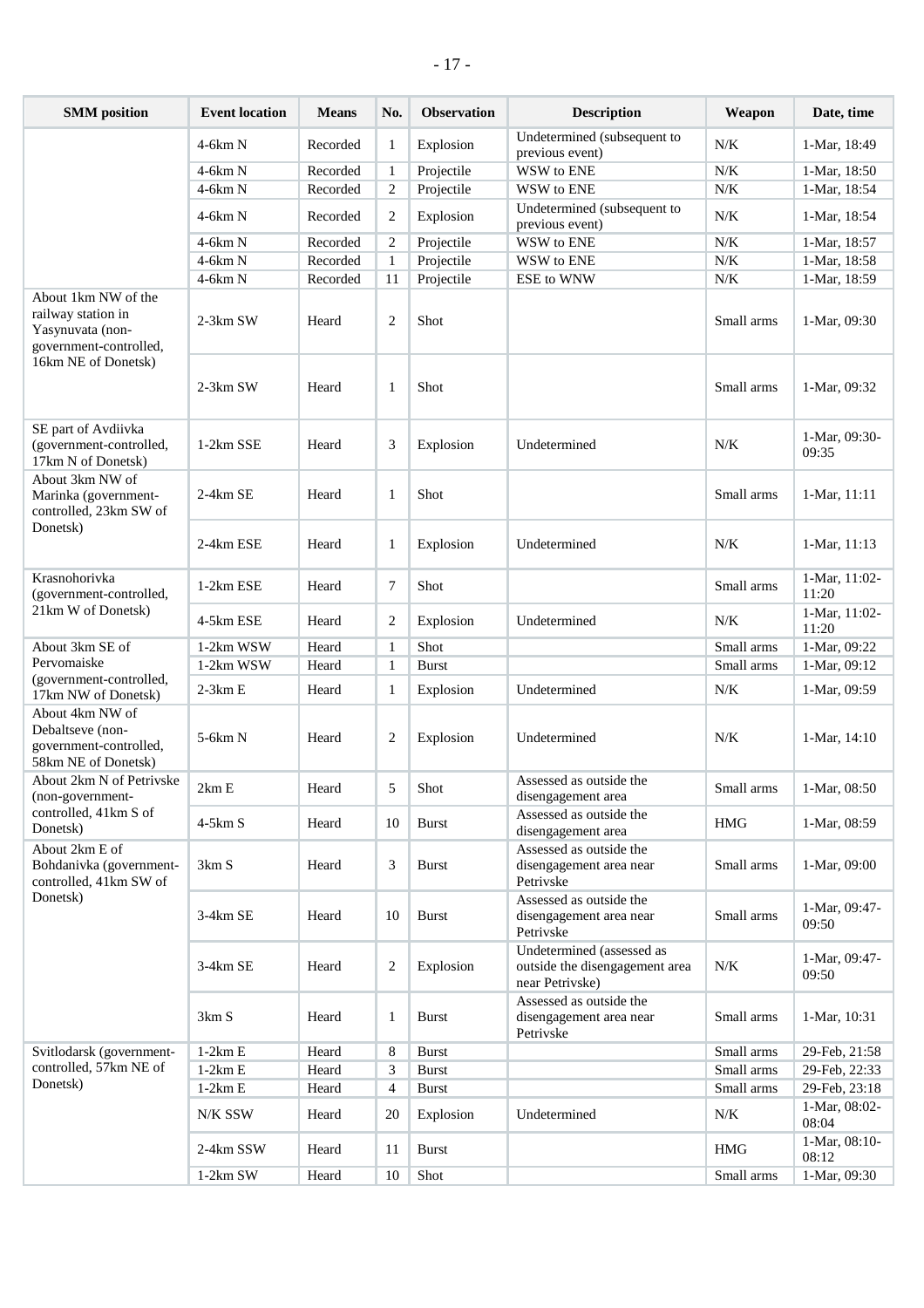| <b>SMM</b> position                                                                              | <b>Event location</b>   | <b>Means</b> | No.            | <b>Observation</b> | <b>Description</b>                                                                     | Weapon     | Date, time             |
|--------------------------------------------------------------------------------------------------|-------------------------|--------------|----------------|--------------------|----------------------------------------------------------------------------------------|------------|------------------------|
|                                                                                                  | 2-3km SW                | Heard        | 15             | <b>Burst</b>       |                                                                                        | Small arms | 1-Mar, 09:32           |
|                                                                                                  | 3-5km SW                | Heard        | -1             | Explosion          | Undetermined                                                                           | N/K        | 1-Mar, 14:03-<br>14:05 |
|                                                                                                  | 3-5km SW                | Heard        | $\tau$         | <b>Burst</b>       |                                                                                        | <b>HMG</b> | 1-Mar, 14:03-<br>14:05 |
|                                                                                                  | 3-5km SE                | Heard        | 10             | Explosion          |                                                                                        | N/K        | 1-Mar, 15:40-<br>15:50 |
| Horlivka (non-<br>government-controlled,<br>39km NE of Donetsk)                                  | 5-7km W                 | Heard        | $\overline{4}$ | Explosion          | Undetermined                                                                           | $N/K$      | 1-Mar, 07:36           |
| SMM camera in                                                                                    | 3-5km SSW               | Recorded     | $\mathbf{1}$   | Explosion          | Undetermined                                                                           | $N/K$      | 29-Feb, 19:42          |
| Kriakivka (government-                                                                           | 3-5km SSW               | Recorded     | 3              | Projectile         | WNW to ESE                                                                             | $N/K$      | 29-Feb, 19:42          |
| controlled, 38km NW of                                                                           | 2-4km SSW               | Recorded     | $\mathfrak{2}$ | Projectile         | WNW to ESE                                                                             | $N/K$      | 29-Feb, 20:16          |
| Luhansk)                                                                                         | 2-4km SSW               | Recorded     | $\mathfrak{2}$ | Projectile         | WNW to ESE                                                                             | $N/K$      | 29-Feb, 20:17          |
|                                                                                                  | 2-4km SSW               | Recorded     | $\mathbf{1}$   | Projectile         | WNW to ESE                                                                             | $N/K$      | 29-Feb, 20:18          |
|                                                                                                  | 2-4km SSW               | Recorded     | $\mathbf{1}$   | Projectile         | WNW to ESE                                                                             | $N/K$      | 29-Feb, 20:21          |
|                                                                                                  | 2-4km SSW               | Recorded     | $\overline{4}$ | Projectile         | WNW to ESE                                                                             | $N\!/\!K$  | 29-Feb, 20:23          |
|                                                                                                  | 2-4km SSW               | Recorded     | 3              | Projectile         | WNW to ESE                                                                             | $N\!/\!K$  | 29-Feb, 20:46          |
|                                                                                                  | 2-4km SSW               | Recorded     | $\mathbf{1}$   | Explosion          | Undetermined                                                                           | $N/K$      | 29-Feb, 20:46          |
|                                                                                                  | 2-4km SSW               | Recorded     | $\overline{2}$ | Muzzle flash       |                                                                                        | $N\!/\!K$  | 29-Feb, 20:47          |
|                                                                                                  | 2-4km SSW               | Recorded     | 10             | Projectile         | WNW to ESE (subsequent to<br>the previous event)                                       | N/K        | 29-Feb, 20:47          |
|                                                                                                  | 2-4km SSW               | Recorded     | 1              | Explosion          | Undetermined                                                                           | $N/K$      | 29-Feb, 20:47          |
|                                                                                                  | 2-4km SSW               | Recorded     | 3              | Muzzle flash       |                                                                                        | $N\!/\!K$  | 29-Feb, 20:48          |
|                                                                                                  | 2-4km SSW               | Recorded     | 10             | Projectile         | WNW to ESE (subsequent to<br>the previous event)                                       | $N/K$      | 29-Feb, 20:48          |
|                                                                                                  | 2-4km SSW               | Recorded     | $\overline{c}$ | Explosion          | Undetermined                                                                           | $N\!/\!K$  | 29-Feb, 20:48          |
|                                                                                                  | $2-4km S$               | Recorded     | $\mathbf{1}$   | Explosion          | Undetermined                                                                           | $N\!/\!K$  | 29-Feb, 20:48          |
|                                                                                                  | 2-4km SSW               | Recorded     | 15             | Projectile         | WNW to ESE                                                                             | $N/K$      | 29-Feb, 20:49          |
|                                                                                                  | 2-4km SSW               | Recorded     | 11             | Projectile         | WNW to ESE                                                                             | $N/K$      | 29-Feb, 20:50          |
|                                                                                                  | 2-4km SSW               | Recorded     | 3              | Explosion          | Undetermined                                                                           | $N/K$      | 29-Feb, 20:50          |
|                                                                                                  | 2-4km SSW               | Recorded     | 7              | Projectile         | WNW to ESE                                                                             | $N/K$      | 29-Feb, 20:51          |
|                                                                                                  | 2-4km SSW               | Recorded     | 7              | Projectile         | WNW to ESE                                                                             | N/K        | 29-Feb, 20:52          |
|                                                                                                  | 2-4km SSW               | Recorded     | $\mathfrak{2}$ | Explosion          | Undetermined                                                                           | $N\!/\!K$  | 29-Feb, 20:52          |
|                                                                                                  | 2-4km SSW               | Recorded     | 5              |                    | WNW to ESE                                                                             | $N\!/\!K$  |                        |
|                                                                                                  |                         |              |                | Projectile         |                                                                                        |            | 29-Feb, 20:53          |
|                                                                                                  | 2-4km SSW               | Recorded     | $\mathfrak{2}$ | Explosion          | Undetermined                                                                           | $N/K$      | 29-Feb, 20:53          |
|                                                                                                  | 2-4km SSW               | Recorded     | 7              | Projectile         | WNW to ESE                                                                             | $N\!/\!K$  | 29-Feb, 20:54          |
|                                                                                                  | 2-4km SSW               | Recorded     | 2              | Explosion          | Undetermined                                                                           | $N\!/\!K$  | 29-Feb, 20:54          |
|                                                                                                  | 2-4km SSW               | Recorded     | 3              | Projectile         | WNW to ESE                                                                             | $N\!/\!K$  | 29-Feb, 20:56          |
|                                                                                                  | 2-4km SSW               | Recorded     | 9              | Projectile         | WNW to ESE                                                                             | $N\!/\!K$  | 29-Feb, 20:58          |
|                                                                                                  | 2-4km SSW               | Recorded     | 1              | Explosion          | Undetermined                                                                           | $N\!/\!K$  | 29-Feb, 20:58          |
|                                                                                                  | 2-4km SSW               | Recorded     | 9              | Projectile         | WNW to ESE                                                                             | $N\!/\!K$  | 29-Feb, 20:59          |
|                                                                                                  | 2-4km SSW               | Recorded     | 18             | Projectile         | WNW to ESE                                                                             | $N\!/\!K$  | 29-Feb, 21:00          |
|                                                                                                  | 2-4km SSW               | Recorded     | 7              | Projectile         | WNW to ESE                                                                             | $N\!/\!K$  | 29-Feb, 21:01          |
|                                                                                                  | 3-5km SSW               | Recorded     | 7              | Projectile         | WNW to ESE                                                                             | $N\!/\!K$  | 1-Mar, 18:45           |
|                                                                                                  | 3-5km SSW               | Recorded     | 4              | Projectile         | WNW to ESE                                                                             | $N\!/\!K$  | 1-Mar, 18:45           |
|                                                                                                  | 3-5km SSW               | Recorded     | 10             | Projectile         | WNW to ESE                                                                             | $N\!/\!K$  | 1-Mar, 18:48           |
| SMM camera at Prince<br>Ihor Monument SE of<br>Stanytsia Luhanska bridge<br>(15km NE of Luhansk) | 1.7-2.3km<br><b>NNW</b> | Recorded     | 1              | Explosion          | Undetermined (unable to assess<br>whether inside or outside the<br>disengagement area) | $N\!/\!K$  | 1-Mar, 03:10           |
| SMM camera in Zolote<br>(government-controlled,                                                  | $1-2km E$               | Recorded     | 1              | Explosion          | Undetermined (assessed as<br>outside the disengagement area)                           | N/K        | 1-Mar, 01:02           |
| 60km W of Luhansk)                                                                               | $1-2km E$               | Recorded     | 1              | <b>Burst</b>       | N to S (assessed as outside the<br>disengagement area)                                 | N/K        | 1-Mar, 04:43           |
|                                                                                                  | $1-2km E$               | Recorded     | 16             | Projectile         | In vertical flight (assessed as<br>outside the disengagement area)                     | N/K        | 1-Mar, 04:43           |
| E edge of Stanytsia<br>Luhanska (government-                                                     | 0.7-1.5km SSE           | Heard        | 15             | Shot               |                                                                                        | Small arms | 1-Mar, 04:43-<br>04:44 |